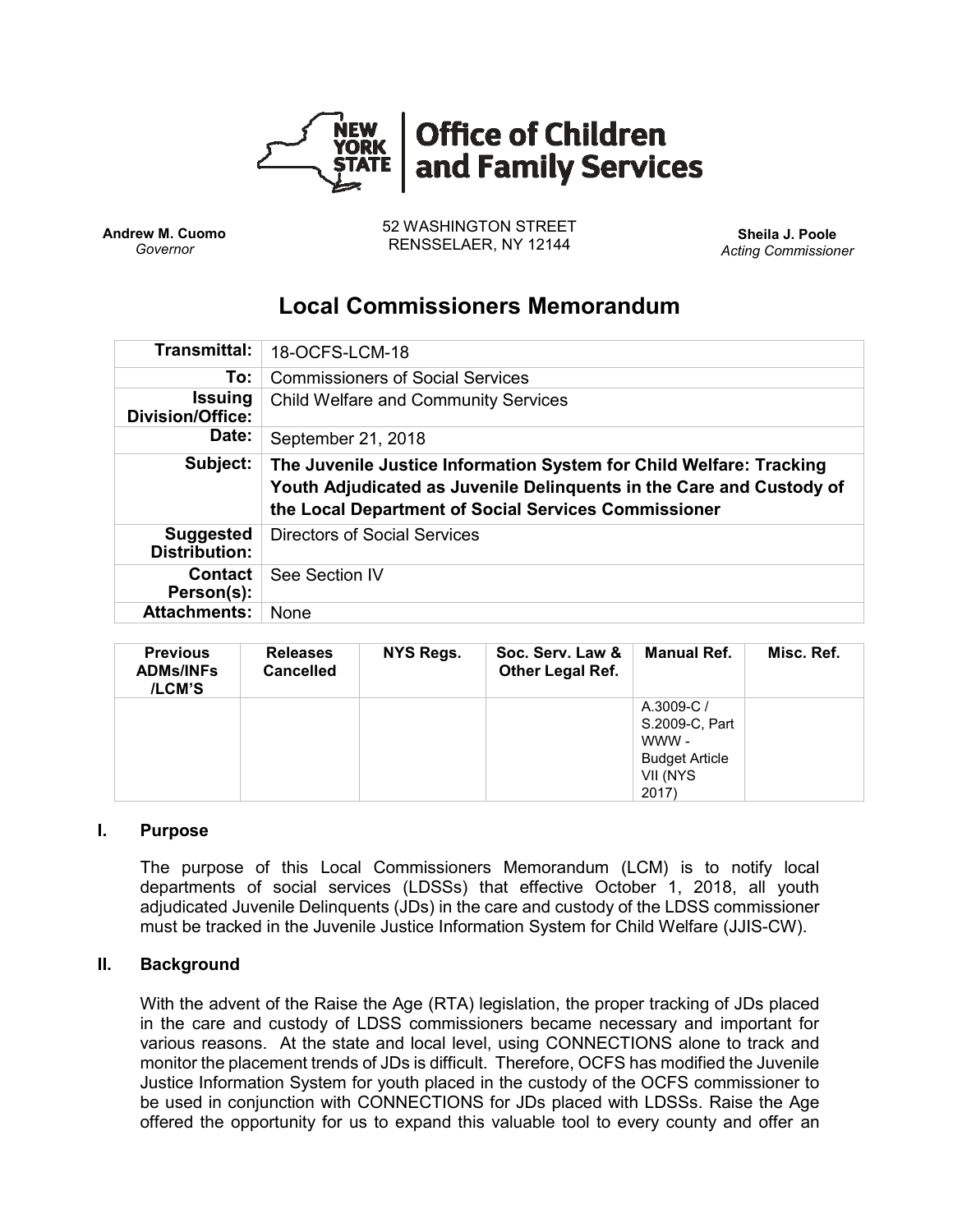enhanced system to enter, track, and monitor JD placements and movements throughout the state in a manner that cannot be done using CONNECTIONS. The JJIS-CW system provides an important tool to LDSSs to assist in appropriately calculating the length of each JD's placement based on any time served in detention and any absences without consent (AWOCs). In addition, given that the legislation provides for 100 percent state reimbursement for incremental costs (net of federal) to eligible counties for associated with RTA expenditures, JJIS will provide a secondary means of data for each county to use when preparing its claims. Although JJIS-CW does not and will not be used for claiming purposes, counties should find the placement and movement data beneficial to compare with other claiming data for validation purposes.

In October 2017, OCFS engaged five LDSSs of varying sizes to pilot JJIS-CW as a test of its utility and performance. Since then we have offered and provided access and training to nearly every LDSS in the state in anticipation of the application mandate on 10/1/18. To date many LDSSs have chosen to "go live" with JJIS-CW and have been actively inputting every JD in placement.

### **III. Program Implications**

Important to the successful implementation of this system, LDSSs will need to gather the required placement information necessary for JJIS-CW entries. Each LDSS should develop business processes to obtain such information from the court and/or the county probation department. The information required is:

- Child's demographic information
- Date of offense
- The court docket number(s) for the JD case
- The adjudicated charges
- Date of placement
- Any detention credits
- Where the child is being placed

Second to successful implementation is for LDSSs to identify appropriate staff who can enter and update cases into JJIS-CW in a timely fashion. After the case has been opened in JJIS-CW, regular maintenance with regard to court activity, AWOCs, and changes in placement are imperative. Cases should be entered into JJIS-CW at the time of the youth's placement, but not to exceed 30 calendar days beyond the placement date and all subsequent entries should be entered as soon as possible, but not exceeding 30 calendar days from the time of occurrence.

Key points regarding the interface between JJIS-CW and CONNECTIONS are:

- A CONNECTIONS case with an open FSS stage must be created first
- The youth needs to have an active Program Choice and Permanency Planning Goal (PPG)
- The "Activities" section in CONNECTIONS must be completed, and should match with JJIS-CW (NOTE: CONNECTIONS remains the system of record)
- The youth should only have one Person Identification Number (PID) in CONNECTIONS to ensure JJIS-CW links to the correct PID